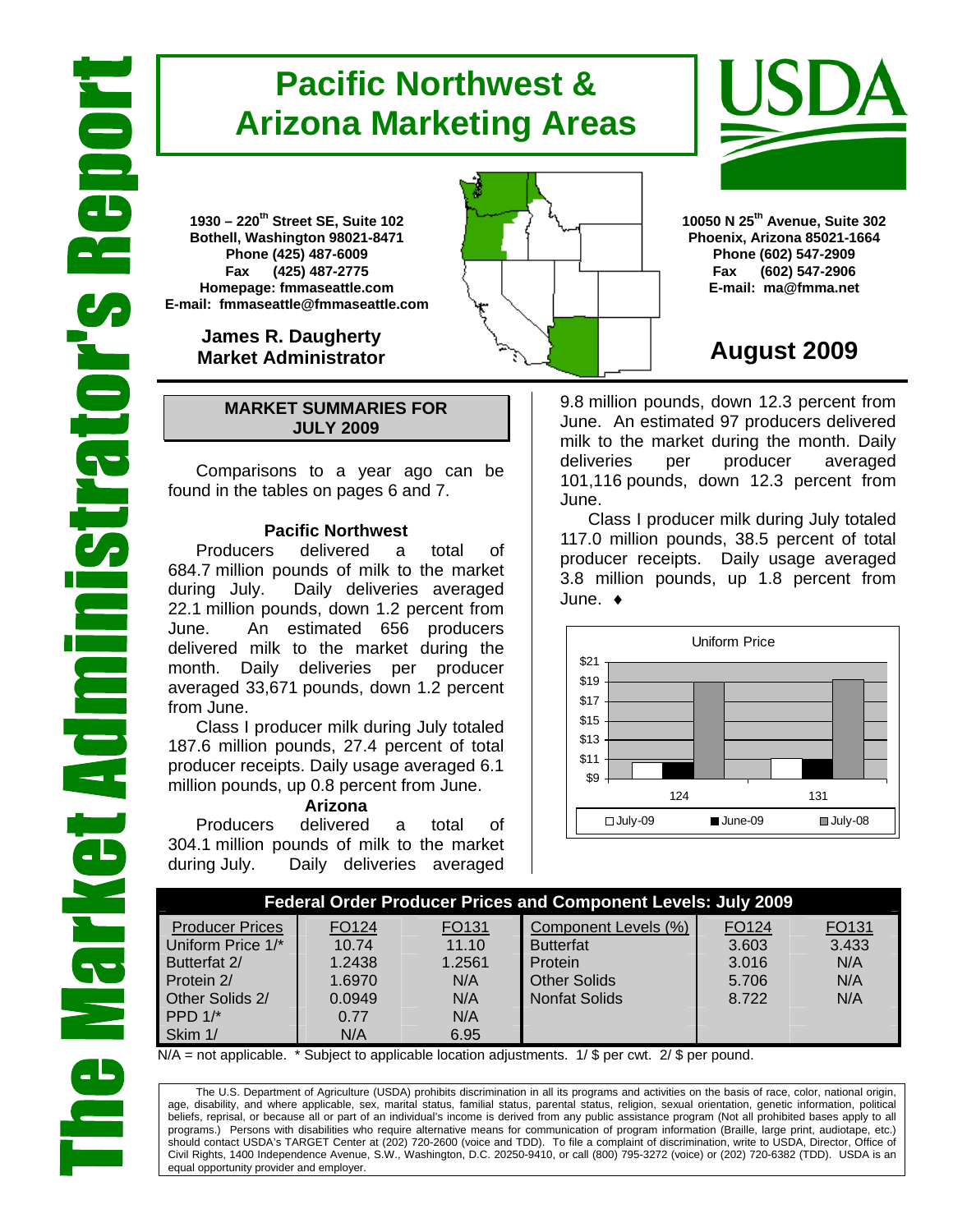### **JULY 2009 CLASS PRICES**

July 2009 non-advanced Class Prices were calculated using NASS commodity price surveys from July 4, 11, 18, and 25, 2009. Component prices for the month are \$1.6970 per pound of protein, \$1.24384 per pound of butterfat, \$0.0949 per pound of other solids, and \$0.6677 per pound of nonfat solids.

July 2009 Class III and IV prices at 3.5% butterfat are \$9.97 and \$10.15 per hundredweight, respectively. The July Class III price compared to June is unchanged. The Class III price is \$8.27 lower than in July 2008.

Class II butterfat was announced at \$1.2508 per pound. Class I skim and butterfat and Class II skim prices for July 2009 were announced on June 19, 2009. The Class II price at 3.5% butterfat is \$10.87 for July 2009.

|                 | <b>FINAL: NASS COMMODITY PRICES</b> |          |            |
|-----------------|-------------------------------------|----------|------------|
|                 | June                                | July     | Change     |
| Cheese*         | \$1.1466                            | \$1.1334 | $-$0.0132$ |
| <b>Butter</b>   | \$1.2073                            | \$1.1986 | $-$0.0087$ |
| Nonfat Dry Milk | \$0.8461                            | \$0.8422 | $-$0.0039$ |
| Whey            | \$0.2693                            | \$0.2912 | \$0.0219   |

\* The weighted average of barrels plus 3 cents and blocks.

**Current Commodity Prices - -** The NASS survey of cheddar cheese prices showed a net increase in price received for 40-pound blocks and an increase in 500-pound barrels. The survey of 40-pound blocks showed a net increase of 9.14 cents between the July 11 and the August 15 surveys, to \$1.2220 per pound. The survey of 500-pound barrels (**adjusted to 38% moisture**) showed an increase of 15.01 cents to \$1.2594 per pound.

The NASS butter price showed a net increase of 3.45 cents between the weeks ending July 11 and August 15 from \$1.1736 per pound to \$1.2081 per pound.

The NASS nonfat dry milk showed a net increase of 2.34 cents since mid-July to \$0.8684 per pound. The average price for NASS whey showed a net increase of 0.52 cents since mid-July to  $$0.2978$  per pound.  $\bullet$ 

### **SEPTEMBER'S CLASS I PRICE ANNOUNCEMENT**

On August 21, the September 2009 Class I price was announced at \$12.83 for the Pacific Northwest Order and \$13.28 for the Arizona Order. The Class I price was calculated using NASS commodity price surveys from the weeks of August 8 and 15.

The September Class III and IV advance skim prices are \$6.74 and \$6.25 per hundredweight, respectively. The butterfat portion of the Class I mover increased 4.97 cents from \$1.2149 to \$1.2646 per pound.

The September 2009 Class II skim and nonfat solids prices were also announced on August 21. The skim price is \$6.95 per hundredweight, and the nonfat solids price is \$0.7722 pound for all Federal orders. ♦

| <b>ADVANCED: NASS COMMODITY PRICES FOR</b><br><b>CLASS I PRICE CALCULATIONS</b> |          |           |          |  |  |  |  |
|---------------------------------------------------------------------------------|----------|-----------|----------|--|--|--|--|
|                                                                                 | August   | September | Change   |  |  |  |  |
| Cheese*                                                                         | \$1.1339 | \$1.2311  | \$0.0972 |  |  |  |  |
| <b>Butter</b>                                                                   | \$1.1747 | \$1.2158  | \$0.0411 |  |  |  |  |
| <b>Nonfat Dry Milk</b>                                                          | \$0.8416 | \$0.8695  | \$0.0279 |  |  |  |  |
| Whey                                                                            | \$0.2873 | \$0.2938  | \$0.0065 |  |  |  |  |
|                                                                                 |          |           |          |  |  |  |  |

The weighted average of barrels plus 3 cents and blocks.

### **AGRICULTURE SECRETARY VILSACK ANNOUNCES IMMEDIATE RELIEF FOR STRUGGLING DAIRY PRODUCERS**

Agriculture Secretary Vilsack announced on July 31, 2009, that the Obama Administration is taking immediate action to support struggling dairy farmers by increasing the amount paid for dairy products through the Dairy Product Price Support Program (DPPSP). USDA estimates show that these increases, which will be in place from August 2009 through October 2009, will increase dairy farmers' revenue by \$243 million.

"The Obama Administration is committed to pursuing all options to help dairy producers," said Vilsack. "The price increase announced today will provide immediate relief to dairy farmers around the country and keep many on the farm while they weather one of the worst dairy crises in decades."

The increase announced on July 31 raises the price paid for nonfat dry milk from \$0.80 per pound to \$0.92 per pound, the price paid for cheddar blocks from \$1.13 per pound to \$1.31 per pound, and the price of cheddar barrels from \$1.10 per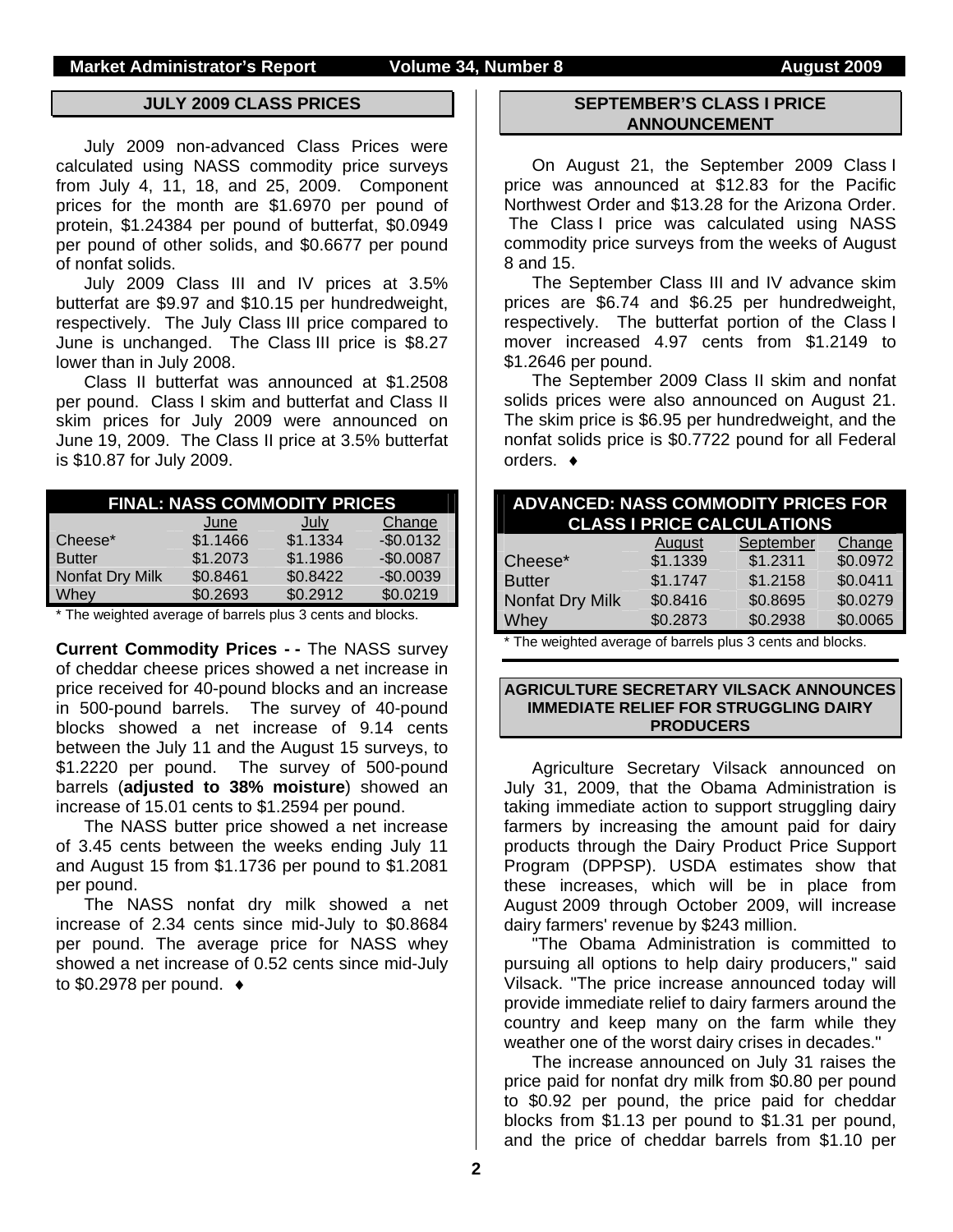### **Market Administrator's Report Volume 34, Number 8 August 2009**

pound to \$1.28 per pound. This increase in the support price will have an immediate effect upon dairy farmers' bottom line. Temporarily raising the price of these dairy products increases the price that dairy farmers receive for their milk.

USDA estimates that this announcement is expected to increase the all milk price received by dairy producers. The increase will result in the government purchase of an additional 150 million pounds of non-fat dry milk (NDM) and an additional 75 million pounds of cheese.

Prior to this announcement, USDA had taken several steps to provide support for dairy farmers, including the following:

- In March, USDA transferred approximately 200 million pounds of nonfat dry milk to USDA's Food and Nutrition Service, which will not only remove inventory from the market, but also support low-income families struggling to put nutritious food on their tables.
- USDA expects to spend more than \$1 billion in fiscal year 2009 on purchases of dairy products (Dairy Product Price Support Program) and payments to producers (Milk Income Loss Contract (MILC).
- On March 22, 2009, USDA reactivated USDA's Dairy Export Incentive Program (DEIP), to help U.S. dairy exporters meet prevailing world prices in addition to encouraging the development of international export markets in areas where U.S. dairy products are not competitive due to subsidized dairy products from other countries.
- Since March 22, USDA has encouraged the export of 20,000 tons of nonfat dry milk.
- From July 2008 through June 30, 2009, DEIP has announced allocations of 68,201 metric tons of nonfat dry milk; 21,097 metric tons of butterfat; 3,030 metric tons of various cheeses and 34 metric tons of other dairy products.
- USDA is working with the Department of State to identify foreign assistance programs such as U.S. Agency for International Development (USAID) and McGovern-Dole International Food for Education and Child Nutrition Program to make the following available:
	- o At least one million pounds on a competitive basis, for the production of casein;
- o About 500,000 pounds for use in the McGovern-Dole International Food for Education and Child Nutrition Program; and
- o About one million pound for use by the U.S. Agency for International Development, based on anticipated requests from the State Department.
- USDA is currently reviewing federal dairy policy to determine what changes are needed to reduce price volatility and enhance farmer profitability. ♦

Source: Release No. 0355.09, *NEWS RELEASE*, USDA Office of Communications, July 2009

### **AMBER WAVES: CONSUMERS SHOW STRONG BRAND LOYALTY IN CHEESE PURCHASES**

Consumers' brand loyalty and desire for brand varieties play an important role in the demand for food products and the profitability of U.S. food marketing firms. Firms use brand introduction as a key strategy to attract new consumers and to retain current consumers with original brands, thereby improving the firms' market shares.

Fluctuating food prices, however, may cause consumers to forego brand loyalty and choose less expensive store or generic products. Economic Research Service (ERS) and university researchers used household data from ACNielsen Homescan Surveys from 1998 to 2003 to investigate U.S. consumers' brand loyalty for Cheddar, shredded, and sliced American cheese.

The study results indicate that, in general, strong brand habits seem to override the effects of changing prices on consumers' cheese purchases. Researchers used brand and store information along with households' demographics (size, education, income) to examine consumers' brand choices. The study analyzed households from four U.S. regions—Northeast, Central, Southeast, and West—to identify regional patterns of brand loyalty and switching in cheese purchases.

Consumers appear to have strong brand loyalty when purchasing Cheddar, shredded, or sliced American cheese. Some regional differences in brand loyalty were observed, but the study showed little evidence of brand switching. Consumers' current choices appear to be driven mainly by past brand purchases. In some instances, brand-loyal households even appear to switch among retail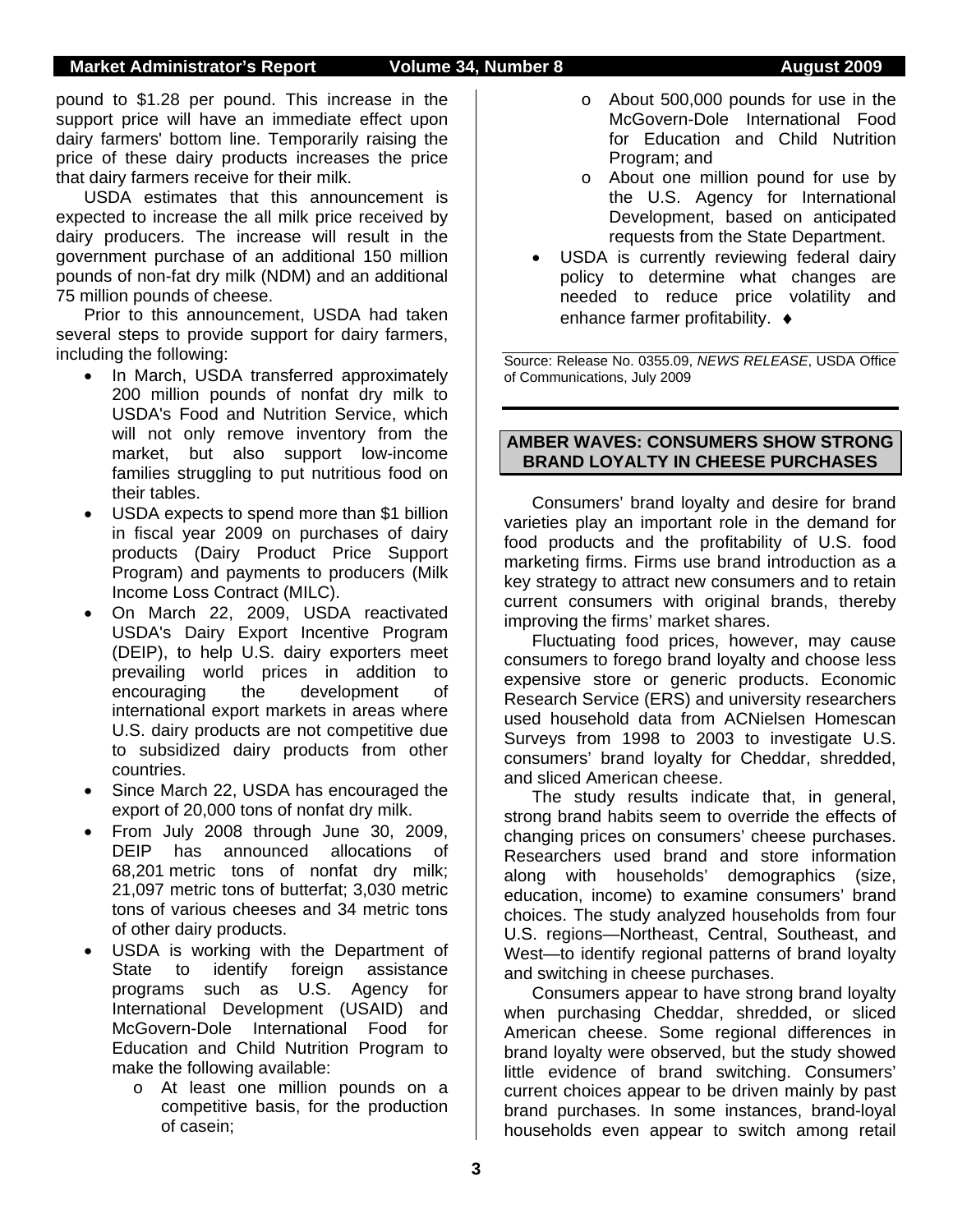stores to purchase their desired brand. A larger selection of brands or varieties does not induce greater price sensitivity among U.S. consumers.

However, brand loyalty appears to decrease over time. Two consecutive purchases made 8 weeks apart show less brand loyalty than such purchases within a 4-week period. Thus, brand loyalty depends on not only frequency of purchases but also time elapsed between consecutive purchases (memory), which likely explains marketing strategies such as coupons with expiration dates. When brand switching occurs, it appears to be within the top two or three brands in each of the three types of cheese for all four regions.

These findings are drawn from "Brand Inertia in U.S. Household Cheese Consumption," by Carlos Arnade, Munisamy Gopinath, and Daniel Pick, *American Journal of Agricultural Economics*, Vol. 90, Issue 3, August 2008, pp. 813-826. ♦

Source: *Amber Waves*, June 2009, Economic Research Service, USDA.



*Photo courtesy of the National Dairy Council ©* 

### **WASHINGTON DAIRY PRODUCTS COMMISSION HOSTS NEW WEBSITE: A KEY INGREDIENT**

The Washington Dairy Products Commission has launched a new website, www.akeyingredient.com, that spotlights the Washington State dairy industry. According to the website, "Washington is a unique and special place because of the different contributions of its residents. Washington's dairy farm families are among those key ingredients that make our state such a great place to live." The commission invites viewers to "Learn more about the Washington way of dairying" through the links and features available on the site.

The main features on A Key Ingredient include:

• **All About Milk** – includes descriptions and nutritional content for milk, cheese, and

yogurt along with recipes, product safety information, and a brief explanation of dairy prices,

- **On the Farm** this section has three parts: Cow Care, Sustaining the Land, and a Washington Farmer Spotlight. The spotlight currently has a selection of audio recordings of dairy farmers and others discussing Washington's dairies; videos are scheduled to be added soon,
- **Beyond the Farm** discusses a range of topics including the economic impact and environmental sustainability of dairying, activities of The Dairy Farmers of Washington in the community, and the history of Washington's dairy farming, and
- **News & Events** this section has links to a variety of media articles. ♦

### **MILK INCOME LOSS CONTRACT PROGRAM FISCAL YEAR RESTARTS SOON**

The Milk Income Loss Contract (MILC) Program's 2010 fiscal year will begin on October 1, 2009. Dairy operations can obtain more information on MILC at Farm Service Agency (FSA) county offices and online at: www.fsa.usda.gov; click on Price Support.

The Food, Conservation, and Energy Act of 2008 (2008 Farm Bill) reauthorized the MILC Program through September 30, 2012. The USDA FSA's MILC Program supports the dairy industry by providing direct counter-cyclical style payments to milk producers on a monthly basis when the Boston Federal Milk Marketing Order Class I price for fluid milk falls below the benchmark of \$16.94 per hundredweight (cwt.). The 2008 Farm Bill changed the \$16.94 per cwt of milk trigger for MILC payments to a variable trigger that may be adjusted monthly for variations in feed costs above \$7.35 per cwt of a 16-percent protein feed ration. Monthly MILC payment rates will be determined and payments issued to eligible dairy operations when the Boston Class I price falls below the feed-costadjusted trigger. Certain per year, per operation eligibility pound limits also apply.♦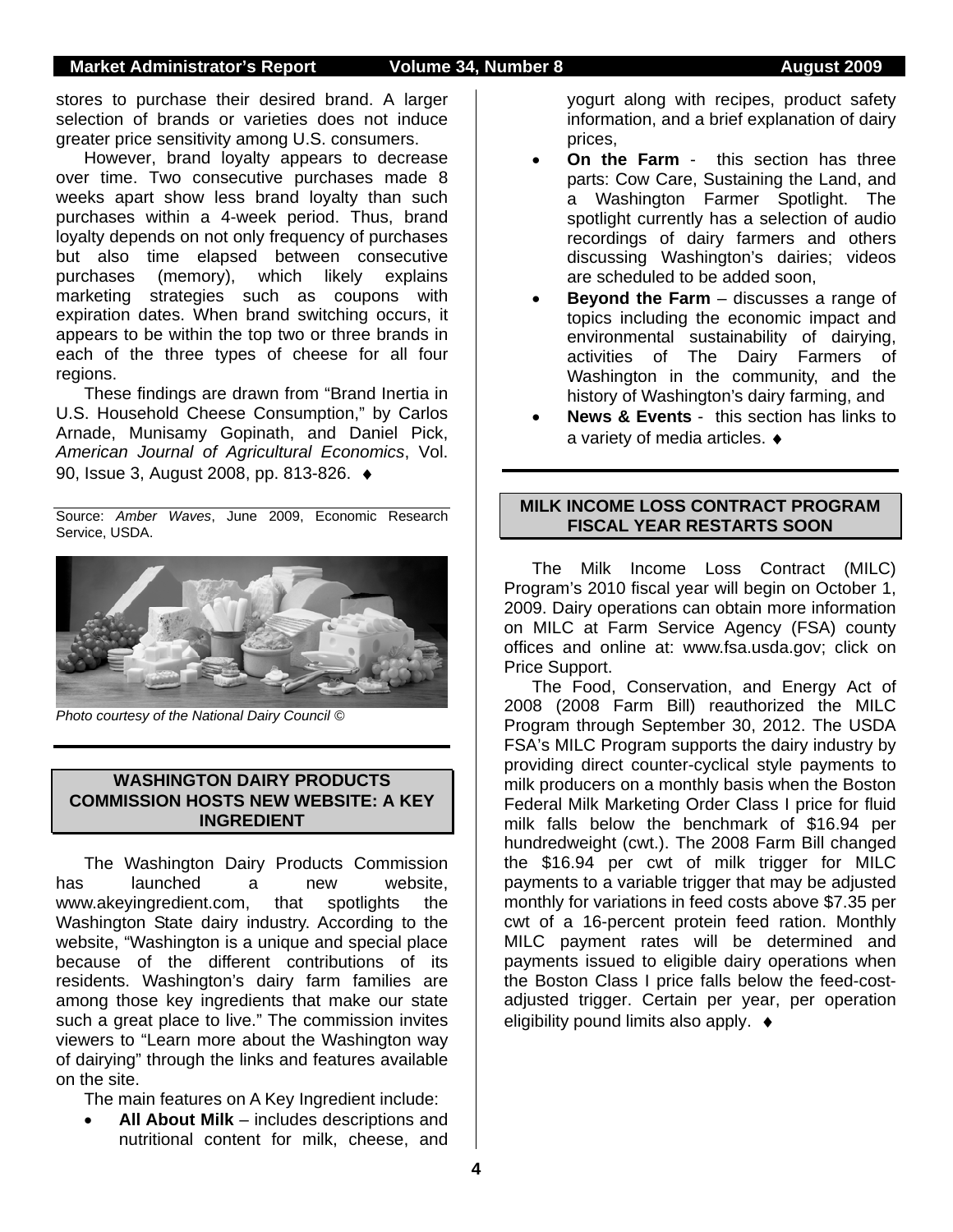### **Market Administrator's Report 6 August 2009 Market Administrator's Report 6 August 2009**





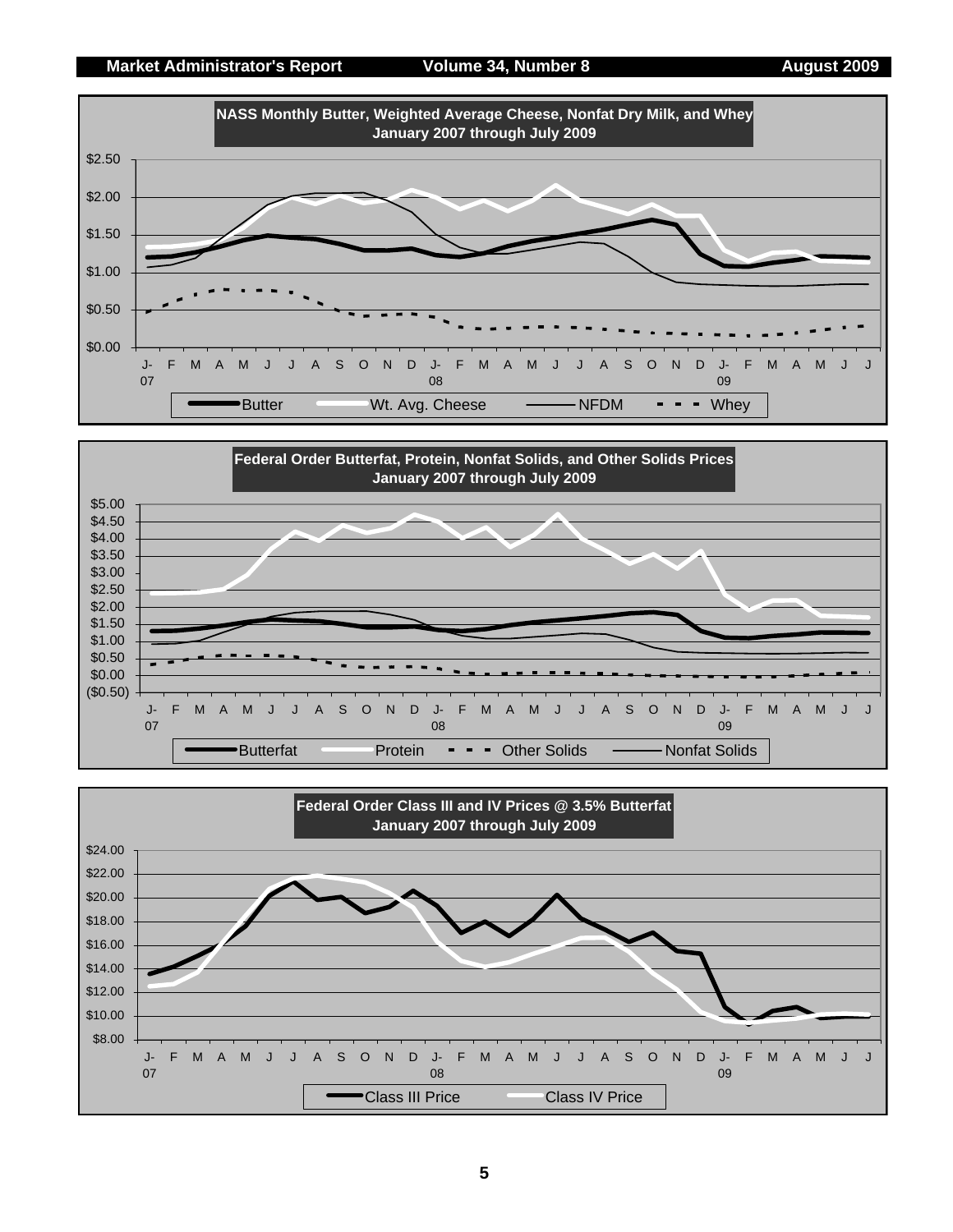|                                                                                                                                                  |                      | <b>PACIFIC NORTHWEST</b> |                          |                                 |                | <b>ARIZONA</b>          |                 |             |
|--------------------------------------------------------------------------------------------------------------------------------------------------|----------------------|--------------------------|--------------------------|---------------------------------|----------------|-------------------------|-----------------|-------------|
| Minimum Class Prices (3.5% B.F.)                                                                                                                 | Jul 2009             | Jun 2009                 | Jul 2008                 | Jun 2008                        | Jul 2009       | Jun 2009                | <b>Jul 2008</b> | Jun 2008    |
| Class I Milk (\$/cwt.)<br>and a strain and                                                                                                       | \$12.16              | \$11.98                  | \$22.68                  | \$20.08                         | \$12.61        | \$12.43                 | \$23.13         | \$20.53     |
| Class II Milk (\$/cwt.)<br>and a state of                                                                                                        | 10.87                | 10.79                    | 16.81                    | 16.19                           | 10.87          | 10.79                   | 16.81           | 16.19       |
| Class III Milk (\$/cwt.)<br>$\mathbb{Z}^2$ . The same $\mathbb{Z}^2$                                                                             | 9.97                 | 9.97                     | 18.24                    | 20.25                           | 9.97           | 9.97                    | 18.24           | 20.25       |
| Class IV Milk (\$/cwt.)<br>$\mathcal{L}^{\mathcal{A}}$ , $\mathcal{L}^{\mathcal{A}}$ , $\mathcal{L}^{\mathcal{A}}$ , $\mathcal{L}^{\mathcal{A}}$ | 10.15                | 10.22                    | 16.60                    | 15.92                           | 10.15          | 10.22                   | 16.60           | 15.92       |
| <b>Producer Prices</b>                                                                                                                           |                      |                          |                          |                                 |                |                         |                 |             |
| Producer Price Differential (\$/cwt.)                                                                                                            | \$0.77               | \$0.73                   | \$0.70                   | \$(2.22)                        | $+$            | $\ddot{}$               |                 | $+$         |
| Butterfat (\$/pound)<br>$\mathcal{L}$ , and $\mathcal{L}$ , and $\mathcal{L}$                                                                    | 1.2438               | 1.2544                   | 1.6774                   | 1.6160                          | $+$            | $+$                     |                 | $+$         |
| Protein (\$/pound)<br>and a straight                                                                                                             | 1.6970               | 1.7283                   | 4.0025                   | 4.7193                          | $\ddot{}$      | $+$                     |                 | $+$         |
| Other Solids (\$/pound)<br>and a state                                                                                                           | 0.0949               | 0.0723                   | 0.0707                   | 0.0826                          | $+$            | $+$                     | ÷               | $+$         |
| Uniform Skim Price (\$/cwt.)<br>$\cdot$ $\cdot$ $\cdot$                                                                                          | $+$                  | $+$                      | $+$                      | $+$                             | 6.95           | 6.78                    | 13.95           | 13.48       |
| Uniform Butterfat Price (\$/pound)                                                                                                               | $\ddag$              | $+$                      | $+$                      | $+$                             | 1.2561         | 1.2601                  | 1.6710          | 1.6127      |
| Statistical Uniform Price (\$/cwt.)<br>$\sim 100$                                                                                                | \$10.74              | \$10.70                  | \$18.94                  | \$18.03                         | \$11.10        | \$10.95                 | \$19.31         | \$18.65     |
| <b>Producer Data</b>                                                                                                                             |                      |                          |                          |                                 |                |                         |                 |             |
| Number of Producers<br>.                                                                                                                         | 657 *                | 656                      | 677                      | 525                             | $97*$          | 97                      | 100             | 101         |
| Avg. Daily Production (lbs.)<br>$\sim$ $\sim$ $\sim$                                                                                             | 33,671 *             | 34,074                   | 31,709                   | 32,145                          | 101,116        | 115,226                 | 105,917         | 116,582     |
| <b>Producer Milk Ratios</b>                                                                                                                      |                      |                          |                          |                                 |                |                         |                 |             |
| Class I<br>.                                                                                                                                     | 27.39%               | 26.86%                   | 27.06%                   | 34.48%                          | 38.47%         | 33.18%                  | 32.04%          | 29.94%      |
| Class II<br>.                                                                                                                                    | 6.57%                | 6.41%                    | 7.10%                    | 8.89%                           | 9.14%          | 9.45%                   | 6.86%           | 6.56%       |
| Class III<br>.                                                                                                                                   | 43.23%               | 43.10%                   | 32.59%                   | 13.40%                          | 28.87%         | 30.45%                  | 32.50%          | 30.37%      |
| Class IV<br>and a contract and a contract of                                                                                                     | 22.81%               | 23.63%                   | 33.25%                   | 43.23%                          | 23.52%         | 26.92%                  | 28.60%          | 33.13%      |
|                                                                                                                                                  |                      |                          |                          |                                 |                |                         |                 |             |
| * Preliminary.<br>+ Not Applicable.                                                                                                              |                      |                          |                          | MONTHLY SUPPLEMENTAL STATISTICS |                |                         |                 |             |
|                                                                                                                                                  |                      |                          |                          |                                 |                |                         |                 |             |
| <b>Number of Handlers</b>                                                                                                                        | Jun 2009             | May 2009                 | Jun 2008                 | May 2008                        | Jun 2009       | May 2009                | Jun 2008        | May 2008    |
| Pool Handlers<br>.                                                                                                                               | 28                   | 28                       | 24                       | 24                              | $\overline{7}$ | 7                       | 7               |             |
| <b>Distributing Plants</b>                                                                                                                       | 15                   | 15                       | 15                       | 15                              | 5              | 5                       | 5               |             |
| Supply Plants 2/                                                                                                                                 | 8                    | 8                        | $\overline{\mathcal{A}}$ | $\overline{4}$                  |                | $\mathbf 1$             |                 |             |
| Cooperatives<br>Producer-Handlers                                                                                                                | 5<br>6               | 5<br>6                   | 5<br>6                   | 5                               | $\Omega$       | $\mathbf 1$<br>$\Omega$ |                 |             |
| $\mathbf{r}$ , $\mathbf{r}$ , $\mathbf{r}$ , $\mathbf{r}$ , $\mathbf{r}$                                                                         |                      |                          |                          | 6                               |                |                         |                 |             |
| Other Plants w/ Class I Use<br>$\sim 100$ $\mu$                                                                                                  | 23                   | 23                       | 23                       | 24                              | 25             | 26                      | 24              | 24          |
| <b>Class I Route Disposition In Area</b>                                                                                                         |                      |                          |                          |                                 |                |                         |                 |             |
| By Pool Plants                                                                                                                                   | $\ldots$ 162,891,451 | 168,966,547              | 158,330,803              | 171,126,713                     | 88,521,848     | 93,055,190              | 85,230,837      | 95,413,409  |
| By Producer-Handlers<br>and a series.                                                                                                            | 6,939,576            | 6,832,290                | 6,395,521                | 7,087,282                       | $\Omega$       | $\Omega$                | 1/              |             |
| By Other Plants<br>and a straight and straight                                                                                                   | 7,693,982 *          | 7,066,392                | 6,453,087                | 5,816,684                       | 4,546,358 *    | 4,719,720               | 5,110,000       | 4,846,567   |
| Total                                                                                                                                            | 177,525,009          | 182,865,229              | 171,179,411              | 184,030,679                     | 93,068,206     | 97,774,910              | 90,340,837      | 100,259,976 |
| <b>Producer-Handler Data</b>                                                                                                                     |                      |                          |                          |                                 |                |                         |                 |             |
|                                                                                                                                                  |                      |                          |                          |                                 |                |                         |                 |             |
| % Class I Use<br>and a straightful and                                                                                                           | 84.08%               | 79.01%                   | 79.82%                   | 80.28%                          | 0.00%          | 0.00%                   | R               |             |

| <b>Number of Handlers</b>                | Jun 2009    | May 2009    | Jun 2008    | May 2008    | Jun 2009    | May 2009   | Jun 2008   | May 2008    |
|------------------------------------------|-------------|-------------|-------------|-------------|-------------|------------|------------|-------------|
| Pool Handlers                            | 28          | 28          | 24          | 24          |             |            |            |             |
| <b>Distributing Plants</b>               | 15          | 15          | 15          | 15          |             |            |            |             |
| Supply Plants 2/                         |             |             |             |             |             |            |            |             |
| Cooperatives                             |             |             |             |             |             |            |            |             |
| Producer-Handlers                        |             |             |             |             |             |            |            |             |
| Other Plants w/ Class I Use              | 23          | 23          | 23          | 24          | 25          | 26         | 24         | 24          |
| <b>Class I Route Disposition In Area</b> |             |             |             |             |             |            |            |             |
| By Pool Plants<br>and the state of the   | 162,891,451 | 168,966,547 | 158,330,803 | 171,126,713 | 88,521,848  | 93,055,190 | 85,230,837 | 95,413,409  |
| By Producer-Handlers<br>and a strain of  | 6,939,576   | 6,832,290   | 6,395,521   | 7,087,282   |             |            |            |             |
| By Other Plants                          | 7,693,982 * | 7,066,392   | 6,453,087   | 5,816,684   | 4,546,358 * | 4,719,720  | 5,110,000  | 4,846,567   |
| Total                                    | 177,525,009 | 182,865,229 | 171,179,411 | 184,030,679 | 93,068,206  | 97,774,910 | 90,340,837 | 100,259,976 |
| <b>Producer-Handler Data</b>             |             |             |             |             |             |            |            |             |
| % Class I Use                            | 84.08%      | 79.01%      | 79.82%      | 80.28%      | $0.00\%$    | $0.00\%$   | R          |             |
| % of Total In-Area Route Dispositions    | 3.91%       | 3.74%       | 3.74%       | 3.85%       | $0.00\%$    | 0.00%      |            |             |

Preliminary. R = Restricted. Not included. 1/ Restricted. Included with other plants. 2/ Includes Cooperative Pool Manufacturing Plants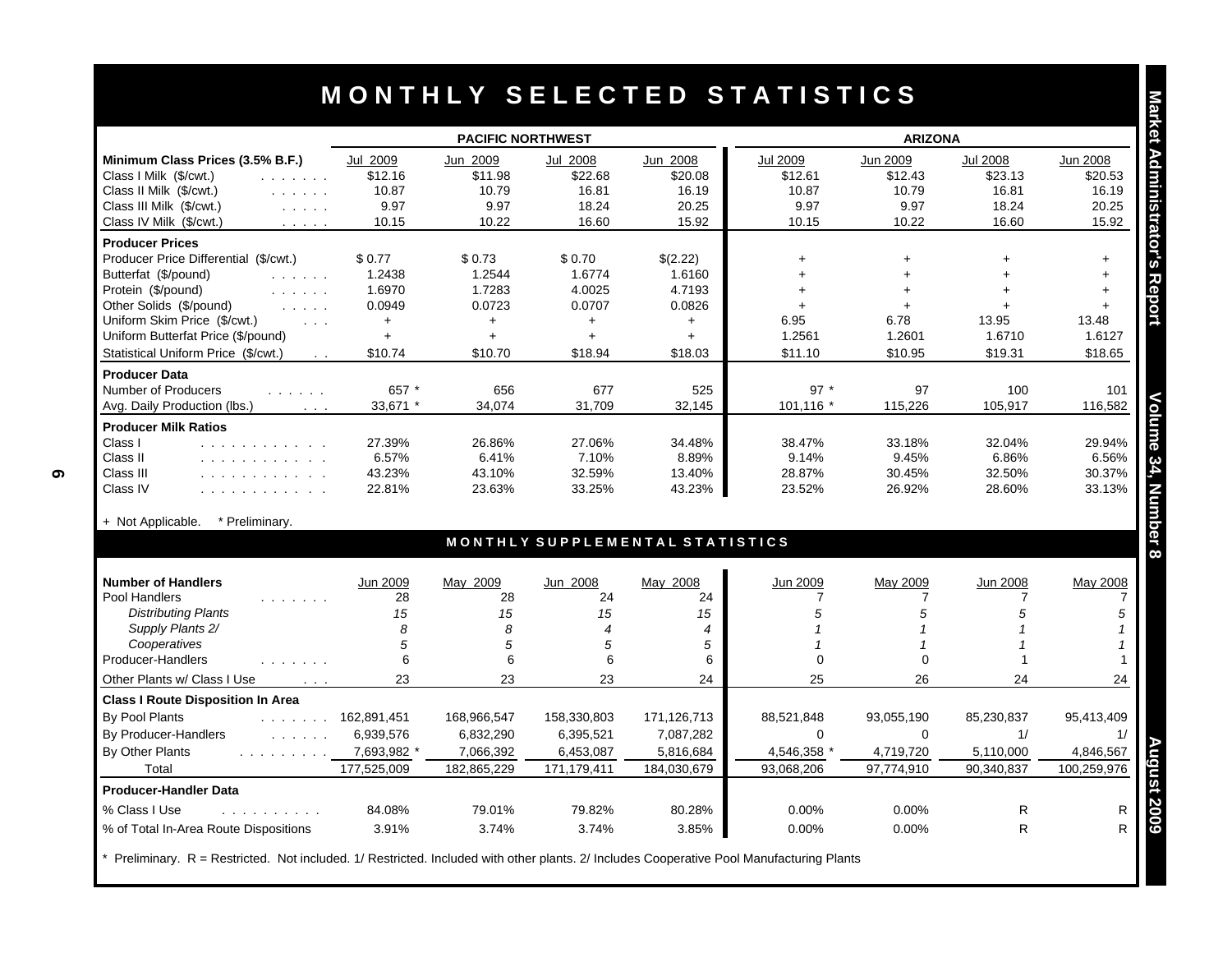| RECEIPTS, UTILIZATION AND                                                 |                           | PACIFIC NORTHWEST         |                           |                           |                          | <b>ARIZONA</b>            |                             |                           |
|---------------------------------------------------------------------------|---------------------------|---------------------------|---------------------------|---------------------------|--------------------------|---------------------------|-----------------------------|---------------------------|
| <b>CLASSIFICATION OF MILK</b>                                             | <b>Jul 2009</b>           | Jun 2009                  | <b>Jul 2008</b>           | Jun 2008                  | <b>Jul 2009</b>          | Jun 2009                  | <b>Jul 2008</b>             | <b>Jun 2008</b>           |
|                                                                           |                           |                           |                           |                           |                          |                           |                             |                           |
| TOTAL PRODUCER MILK<br>RECEIPTS FROM OTHER SOURCES                        | 684,740,839<br>21,025,003 | 670,568,357<br>23,184,886 | 665,480,122<br>47,705,735 | 506,281,028<br>37,563,789 | 304,057,165<br>5,337,846 | 335,307,590<br>14,772,939 | 328, 341, 775<br>29,777,467 | 353,243,354<br>23,271,905 |
| <b>OPENING INVENTORY</b>                                                  | 31,839,415                | 35,627,978                | 31,768,627                | 31,220,717                | 20,041,380               | 20,610,292                | 27,344,633                  | 21,073,834                |
| TOTAL TO BE ACCOUNTED FOR                                                 | 737,605,257               | 729,381,221               | 744,954,484               | 575,065,534               | 329,436,391              | 370,690,821               | 385,463,875                 | 397,589,093               |
|                                                                           |                           |                           |                           |                           |                          |                           |                             |                           |
| UTILIZATION OF RECEIPTS                                                   |                           |                           |                           |                           |                          |                           |                             |                           |
| Whole milk.                                                               | 34, 141, 234              | 31,784,777                | 31,975,068                | 30,926,967                | 25,806,866               | 24,672,649                | 23,875,846                  | 24,002,699                |
| Flavored milk & milk drinks                                               | 7,128,406                 | 9,475,631                 | 6,836,982                 | 9,087,195                 | 2,791,313                | 2,822,382                 | 2,070,853                   | 2,567,993                 |
| 2% milk                                                                   | 69,350,616                | 66,913,686                | 67,459,317                | 65,421,008                | 37,962,156               | 36,303,302                | 34,556,739                  | 35,036,421                |
| 1% milk                                                                   | 25,370,691                | 26,006,569                | 24,350,713                | 24,057,595                | 13,390,789               | 12,547,234                | 11,305,159                  | 11,251,397                |
| Skim milk                                                                 | 28,062,766                | 27,362,484                | 27,204,004                | 27,471,967                | 12,536,033               | 11,781,611                | 11,575,579                  | 11,933,264                |
| Buttermilk                                                                | 1,399,308                 | 1,348,304                 | 1,554,106                 | 1,366,071                 | 386,949                  | 394,670                   | 402,387                     | 439,063                   |
| CLASS I ROUTE DISP. IN AREA                                               | 165,453,021               | 162,891,451               | 159,380,190               | 158,330,803               | 92,874,106               | 88,521,848                | 83,786,563                  | 85,230,837                |
| Class I dispositions out of area                                          | 18,285,440                | 16,483,397                | 17,622,408                | 16,210,117                | 22,817,881               | 22,161,198                | 21,628,341                  | 21,294,504                |
| Other Class I usage                                                       | 17,596,045                | 14,017,970                | 17,417,935                | 15,820,522                | 12,592,847               | 11,552,340                | 11,179,805                  | 11,516,477                |
| TOTAL CLASS I USE.                                                        | 201,334,506               | 193,392,818               | 194,420,533               | 190,361,442               | 128,284,834              | 122,235,386               | 116,594,709                 | 118,041,818               |
| TOTAL CLASS II USE                                                        | 54,378,789                | 53,120,198                | 54,610,492                | 50,448,966                | 28,630,643               | 32,494,187                | 23,453,220                  | 23,946,636                |
| TOTAL CLASS III USE                                                       | 299,740,393               | 292,009,191               | 225,672,534               | 67,855,795                | 89,848,503               | 103,159,266               | 106,702,508                 | 107,267,981               |
| TOTAL CLASS IV USE                                                        | 182, 151, 569             | 190,859,014               | 270,250,925               | 266,399,331               | 82,672,411               | 112,801,982               | 138,713,438                 | 148,332,658               |
| TOTAL ACCOUNTED FOR                                                       | 737,605,257               | 729,381,221               | 744,954,484               | 575,065,534               | 329,436,391              | 370,690,821               | 385,463,875                 | 397,589,093               |
| <b>CLASSIFICATION OF RECEIPTS</b>                                         |                           |                           |                           |                           |                          |                           |                             |                           |
| Producer milk:<br>Class I<br>$\sim$ $\sim$                                | 187,559,314               | 180,114,694               | 180,104,869               | 174,567,798               | 116,963,300              | 111,247,907               | 105,225,696                 | 105,768,769               |
| Class II<br>$\sim$                                                        | 44,996,753                | 42,983,484                | 47,253,260                | 44,991,431                | 27,803,857               | 31,690,024                | 22,513,029                  | 23,175,126                |
| Class III                                                                 | 296,011,535               | 289,022,090               | 216,856,175               | 67,845,118                | 87,768,347               | 102,106,748               | 106,700,689                 | 107,267,981               |
| Class IV                                                                  | 156, 173, 237             | 158,448,089               | 221,265,818               | 218,876,681               | 71,521,661               | 90,262,911                | 93,902,361                  | 117,031,478               |
| Other receipts:<br>Class I<br>$\mathbf{r}$                                | 13,775,192                | 13,278,124                | 14,315,664                | 15,793,644                | 11,321,534               | 10,987,479                | 57,122,100                  | 44,345,739                |
| Class II                                                                  | 9,382,036                 | 10,136,714                | 7,357,232                 | 5,457,535                 | 2/                       | 2/                        | 1/                          | 1/                        |
| Class III                                                                 | 3,728,858                 | 2,987,101                 | 8,816,359                 | 10,677                    | 2/                       | 2/                        | 1/                          | 1/                        |
| Class IV                                                                  | 25,978,332                | 32,410,925                | 48,985,107                | 47,522,650                | 14,057,692               | 24,395,752                | 1/                          | 1/                        |
| Avg. daily producer receipts<br><b>Service</b>                            | 22,088,414                | 22,352,279                | 21,467,101                | 16,876,034                | 9,808,296                | 11,176,920                | 10,591,670                  | 11,774,778                |
| Change From Previous Year                                                 | 2.89%                     | 32.45%                    | 12.88%                    | $-12.28%$                 | $-7.40%$                 | $-5.08%$                  | 5.75%                       | 9.40%                     |
| Avg. daily Class I use<br>and a state of the<br>Change From Previous Year | 6,494,661<br>3.56%        | 6,446,427<br>1.59%        | 6,271,630<br>0.57%        | 6,345,381<br>$-2.49%$     | 4,138,220<br>10.03%      | 4,074,513<br>3.55%        | 3,761,120<br>$-2.51%$       | 3,934,727<br>$-2.33%$     |

2/ Restricted - Included with Class IV.